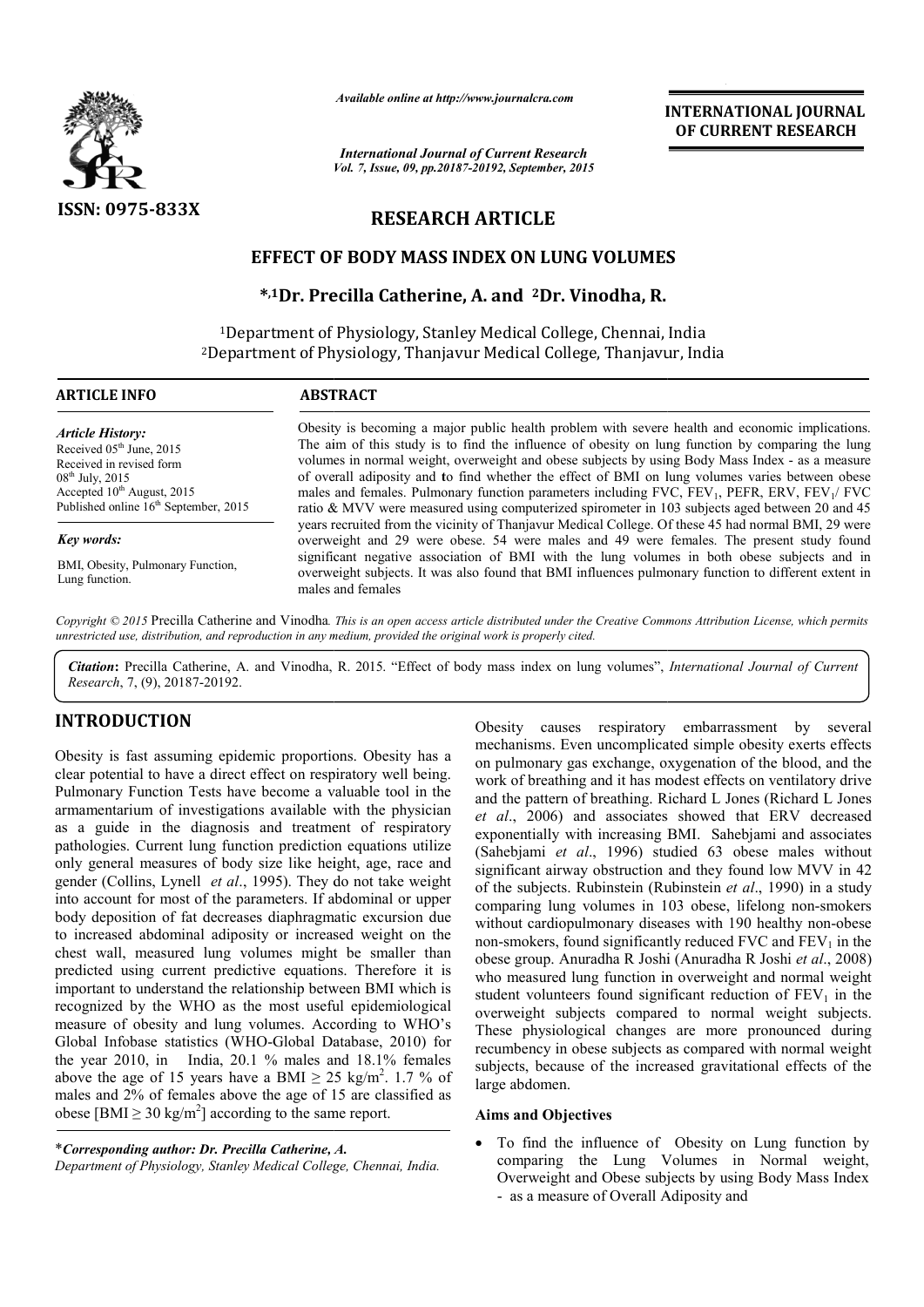To find whether the effect of BMI on lung volumes varies between obese males and females.

# **MATERIALS AND METHODS**

The study was done in the Research Laboratory, Department of Physiology, Thanjavur Medical College. Participants both males & females were randomly recruited from the general population residing around Thanjavur Medical College, aged between 20 and 45 years. 103 healthy volunteers participated in the study [54 males and 49 females]. The study protocol was approved by the Institutional Ethics Committee of Thanjavur Medical College. Written informed consent was obtained. Protocol described by Helsinki Declaration was followed (World Medical Association Declaration of Helsinki, 2008)

Demographic information, family history, medical history with emphasis on symptoms suggestive of chest diseases, smoking history, drug history and lifestyle history were obtained by interview using a questionnaire. Thorough clinical examination was done with emphasis on chest examination. All the recordings i.e. anthropometric measurements and recording of Pulmonary Function Tests were conducted in one sitting on the same day. Subjects with Hypertension, Ischaemic Heart Disease, Diabetes Mellitus, Lung disease, Neuromuscular abnormalities including Kyphoscoliosis, Smokers and Subjects with BMI less than 18.5 kg/m<sup>2</sup> were excluded from the study.

All anthropometric measurements were obtained with the subjects wearing lightweight clothes without shoes. They were recorded in the morning two hours after light breakfast with empty bladder. Beam balance was used to measure standing weight. Weight was measured to the nearest 0.1 kg. Height was recorded using a stadiometer with the subject standing erect with heels together with back as straight as possible with the head positioned so that the top of the external auditory meatus is at level with the inferior margin of the bony orbit [Frankfurt's plane] (Parikh *et al*., 2009). Body Mass Index [BMI] was calculated from the measured height and weight using Quetelet's Index (Park & Park) (Parikh *et al*., 2009)

$$
BMI = \frac{Weight in kg}{Height in m^2}
$$

Based on BMI, the study subjects were classified into three groups as shown in Table 1

| Table 1. BMI groups |  |  |  |  |
|---------------------|--|--|--|--|
|---------------------|--|--|--|--|

| Group Name | Category      | BMI(Kg/m <sup>2</sup> ) |
|------------|---------------|-------------------------|
|            | Normal weight | 18.50 to 24.99          |
|            | Overweight    | 25.00 to 29.99          |
|            | Obese         | > 30                    |

Pulmonary function tests were done using Computerized Spirometer [Spiro Excel – Digital Spirometer - Medicaid Systems]. The tests were carried in the research laboratory in a quiet setting in sitting posture after 10 to 15 minutes of rest. A nose clip was applied and the subjects were instructed to breathe into the disposable mouth piece connected to the

system, with lips sealed around the mouth piece. Each maneuver was explained and demonstrated to the subjects.

The directly evaluated parameters were lung volumes, capacities and flows through the procedures of Slow Vital Capacity [SVC], Forced Vital Capacity [FVC], and Maximum Voluntary Ventilation [MVV] performed at least three times each, according to the standards of American Thoracic Society [ATS] and European Respiratory Society [ERS]. Best of the acceptable, reproducible recordings was selected (Miller *et al*., 2006). The recorded parameters were compared with the inbuilt pulmonary function norms for the given population. Results were expressed as absolute values and as percentage of the predicted values. By means of the FVC procedure, the following variables were obtained.

- Forced Vital Capacity [FVC]
- Forced Expiratory Volume in one second  $[FEV<sub>1</sub>]$
- FEV<sub>1</sub>/ FVC ratio
- Peak Expiratory Flow Rate [PEFR]
- Forced Expiratory Flow [FEF  $_{25\%}$ ]
- By means of the SVC procedure, following variable was obtained.
- Expiratory Reserve Volume [ERV]

The MVV was expressed in Litres/min and as percentage of the predicted value.

For statistical analysis of recorded data, software package SPSS (Statistical Package for Social Sciences) Version 10 was used. Descriptive analysis was done. Mean values including Standard deviation were computed for all relevant variables and Independent Student's T Test was applied to compare the means of different variable and Statistical significance was noted. Pearson's Correlation test was used to assess relationship between physical measurements and statistical significance was recorded. The non- zero values of 'r' between  $-1$  to 0 indicate negative correlation. P value  $\leq 0.05$  was taken as significant for all the tests (Mahajan's BioStatistics). Trends of respiratory parameters were analysed by stratifying data according to BMI categories based on WHO criteria for obesity.

The different BMI categories were compared as under:

Normal WeightVsObese Normal WeightVsOverweight OverweightVsObese

Results were analysed to assess the effects of BMI on lung volumes. Analysis was performed for the whole cohort and also separately for men and women.

#### **RESULTS**

103 subjects without co-morbidities participated in the study. The BMI groups were stratified based on gender and the frequency distribution of the various groups is shown in Table 2. Mean and Standard Deviation was calculated and recorded for all the relevant parameters as shown in Table 3.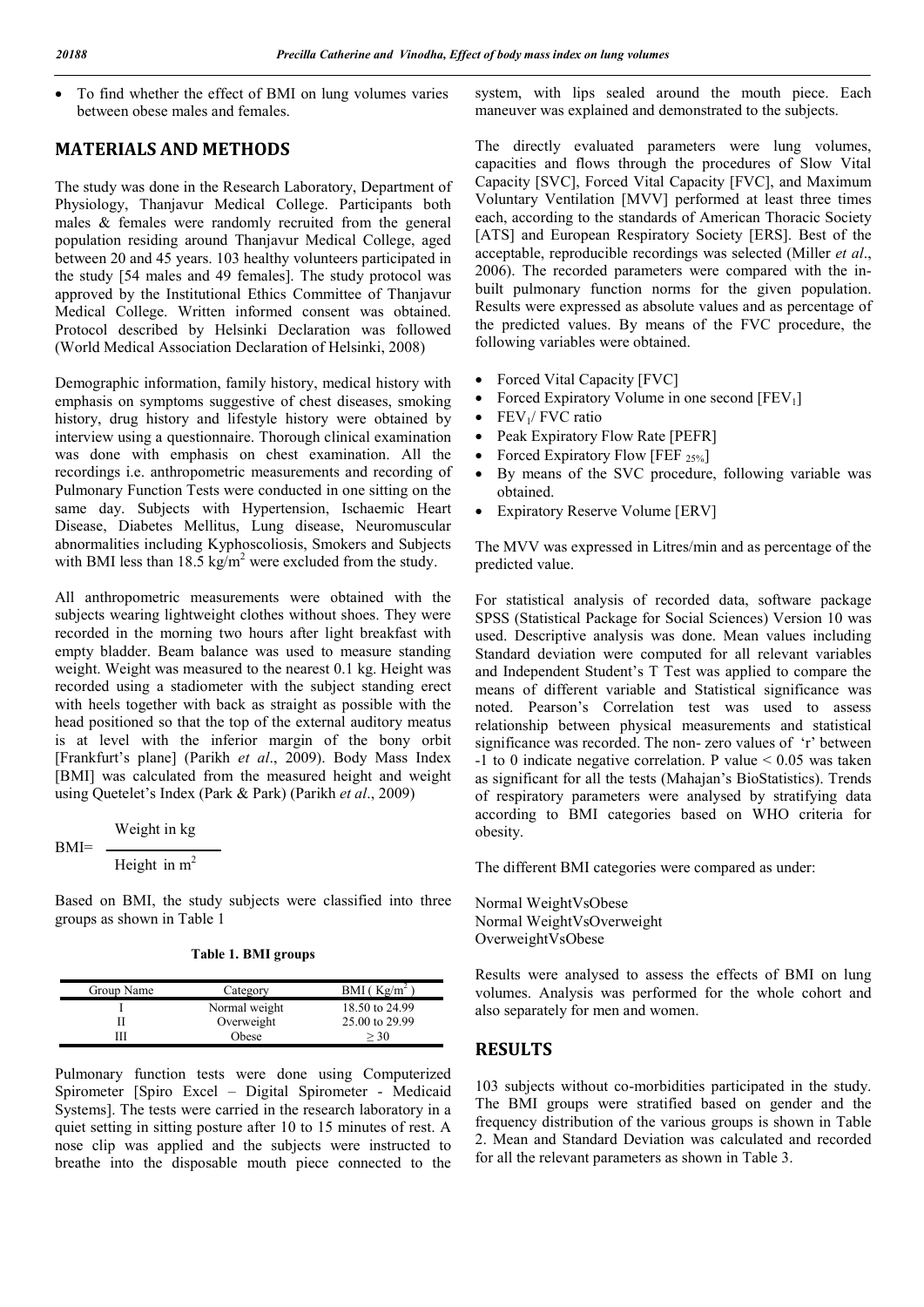#### **Table 2. BMI groups-Frequency distribution**

|            |            |              |        | <b>Sex</b> | Total  |
|------------|------------|--------------|--------|------------|--------|
|            |            |              | Male   | Female     |        |
| <b>BMI</b> | Normal     | Count        | 25     | 20         | 45     |
| Groups     |            | % Within Sex | 46.3%  | 40.8%      | 43.7%  |
|            | Overweight | Count        | 17     | 12         | 29     |
|            |            | % Within Sex | 31.5%  | 24.5%      | 28.2%  |
|            | Obese      | Count        | 12     | 17         | 29     |
|            |            | % Within Sex | 22.2%  | 34.7%      | 28.2%  |
|            | Total      | Count        | 54     | 49         | 103    |
|            |            | % Within Sex | 100.0% | 100.0%     | 100.0% |

P=0.360 [Not Significant]

Figure 1 compares the mean values of different recorded spirometric variables between the three BMI groups. Tables 4, 5 and 6 show the P value calculated for testing equality of means for the various spirometric variables between the various BMI groups using Independent Student's t test.

The Mean FEV<sub>1</sub> % Predicted, FVC % Predicted and PEFR % Predicted were significantly lower  $[P \le 0.05]$  in the Overweight BMI Group compared to the Normal BMI group while  $FEV<sub>1</sub>$ /FVC % Predicted, FEF25% % Predicted, MVV % Predicted and ERV (L) did not show significant difference of Means between the Normal and Overweight BMI groups.

|  | Table 3. Mean & Standard Deviation of recorded parameters in BMI groups |  |  |  |
|--|-------------------------------------------------------------------------|--|--|--|
|--|-------------------------------------------------------------------------|--|--|--|

| <b>BMI</b> Groups | <b>SEX</b> |           | <b>FEV1 %</b> | $FVC$ %   | FEV1/FVC    | <b>PEFR</b> | FEF25% %  | $MVV\%$   | ERV(L) |
|-------------------|------------|-----------|---------------|-----------|-------------|-------------|-----------|-----------|--------|
|                   |            |           | Predicted     | Predicted | % Predicted | % Predicted | Predicted | Predicted |        |
| Normal            | Male       | Mean      | 91.1          | 88.488    | 107.968     | 101.804     | 116.332   | 74.248    | 1.5584 |
|                   |            | <b>SD</b> | 11.3679       | 10.2214   | 8.5533      | 14.7102     | 18.6938   | 21.4361   | 0.7443 |
|                   | Female     | Mean      | 95.115        | 91.92     | 108.275     | 98.12       | 106.72    | 64.25     | 1.3475 |
|                   |            | <b>SD</b> | 12.2777       | 10.6365   | 6.7091      | 17.5797     | 17.2307   | 16.5016   | 0.4901 |
|                   | Total      | Mean      | 92.8844       | 90.0133   | 108.1044    | 100.1667    | 112.06    | 69.8044   | 1.4647 |
|                   |            | <b>SD</b> | 11.8175       | 10.4315   | 7.705       | 15.9659     | 18.4973   | 19.836    | 0.6458 |
| Overweight        | Male       | Mean      | 88.4118       | 84.5882   | 109.1176    | 92.4118     | 106.1765  | 65.3529   | 1.3888 |
|                   |            | <b>SD</b> | 9.042         | 6.5389    | 8.5285      | 13.643      | 13.244    | 28.3482   | 0.8177 |
|                   | Female     | Mean      | 86.2917       | 84.9833   | 107.2667    | 90.9583     | 100.7     | 63.9167   | 1.0075 |
|                   |            | <b>SD</b> | 10.7227       | 8.8357    | 5.2213      | 19.9331     | 20.5155   | 24.1979   | 0.6395 |
|                   | Total      | Mean      | 87.5345       | 84.7517   | 108.3517    | 91.8103     | 103.9103  | 64.7586   | 1.231  |
|                   |            | <b>SD</b> | 9.6445        | 7.4258    | 7.2893      | 16.2168     | 16.5262   | 26.2633   | 0.7611 |
| Obese             | Male       | Mean      | 81.75         | 77.5833   | 110.5       | 84.5        | 94.75     | 58.925    | 1.1992 |
|                   |            | <b>SD</b> | 14.4482       | 11.0327   | 10.2292     | 16.5941     | 15.858    | 28.3031   | 0.7312 |
|                   | Female     | Mean      | 78.6706       | 75.6176   | 109.8118    | 79.7588     | 84.9529   | 37.0125   | 0.9971 |
|                   |            | <b>SD</b> | 20.5923       | 16.1047   | 13.4843     | 22.6821     | 22.8443   | 14.296    | 0.7922 |
|                   | Total      | Mean      | 79.9448       | 76.431    | 110.0966    | 81.7207     | 89,0069   | 46.4036   | 1.0807 |
|                   |            | <b>SD</b> | 18.0749       | 14.0355   | 12.0469     | 20.1944     | 20.5211   | 23.7033   | 0.7609 |

#### **Table 4. Comparison between Normal and Overweight BMI groups as regards parameters of pulmonary function**

[t- test for Equality of Means between Normal and Overweight BMI groups]

|                          | df | P value Sig (2 tailed) | Mean Difference | <b>SE Difference</b> | 95 % Confidence Interval of the Difference |         |
|--------------------------|----|------------------------|-----------------|----------------------|--------------------------------------------|---------|
|                          |    |                        |                 |                      | Lower                                      | Upper   |
| $FEV_1$ % Predicted      | 72 | $0.045*$               | 5.35            | 2.625                | 0.1171                                     | 10.5828 |
| FVC % Predicted          | 72 | $0.021*$               | 5.2616          | 2.2331               | 0.81                                       | 9.7132  |
| $FEV1 / FVC$ % Predicted | 72 | 0.891                  | $-0.2473$       | 1.7969               | $-3.8294$                                  | 3.3348  |
| PEFR % Predicted         | 72 | $0.032*$               | 8.3563          | 3.8253               | 0.7308                                     | 15.9819 |
| $FEF_{25\%}$ % Predicted | 72 | 0.058                  | 8.1497          | 4.2284               | $-0.2795$                                  | 16.5788 |
| MVV % Predicted          | 72 | 0.351                  | 5.0458          | 5.3708               | $-5.6606$                                  | 15.7523 |
| ERV(L)                   | 72 | 0.161                  | 0.2336          | 0.165                | $-9.53E - 02$                              | 0.5626  |

\*P value < 0.05 was taken as statistically significant.

# **Table 5. Comparison between Normal and Obese BMI groups as regards parameters of pulmonary function**

**[**t- test for Equality of Means between Normal and Obese BMI groups]

|                          | df | P value $Sig(2 \ntailed)$ | Mean Difference | <b>SE Difference</b> | 95 % Confidence Interval of the Difference |         |
|--------------------------|----|---------------------------|-----------------|----------------------|--------------------------------------------|---------|
|                          |    |                           |                 |                      | Lower                                      | Upper   |
| $FEV_1$ % Predicted      | 72 | $\leq 0.0005*$            | 12.9396         | 3.4704               | 6.0215                                     | 19.8578 |
| FVC % Predicted          | 72 | $< 0.0005*$               | 13.5823         | 2.8487               | 7.9036                                     | 19.261  |
| $FEV1 / FVC$ % Predicted | 72 | 0.388                     | $-1.9921$       | 2.2929               | $-6.563$                                   | 2.5788  |
| PEFR % Predicted         | 72 | $\leq 0.0005*$            | 18.446          | 4.2221               | 10.0293                                    | 26.8626 |
| $FEF_{25\%}$ % Predicted | 72 | $\leq 0.0005*$            | 23.0531         | 4.5982               | 13.8869                                    | 32.2193 |
| MVV % Predicted          | 72 | $< 0.0005*$               | 23.4009         | 5.1484               | 13.1353                                    | 33.6665 |
| ERV(L)                   | 72 | $0.023*$                  | 0.384           | 0.165                | 5.51E-02                                   | 0.7129  |

 $*P$  value  $\leq 0.05$  was taken as statistically significant.

 $FEV<sub>1</sub>$  % Predicted, FVC % Predicted, PEFR % Predicted, FEF<sub>25%</sub>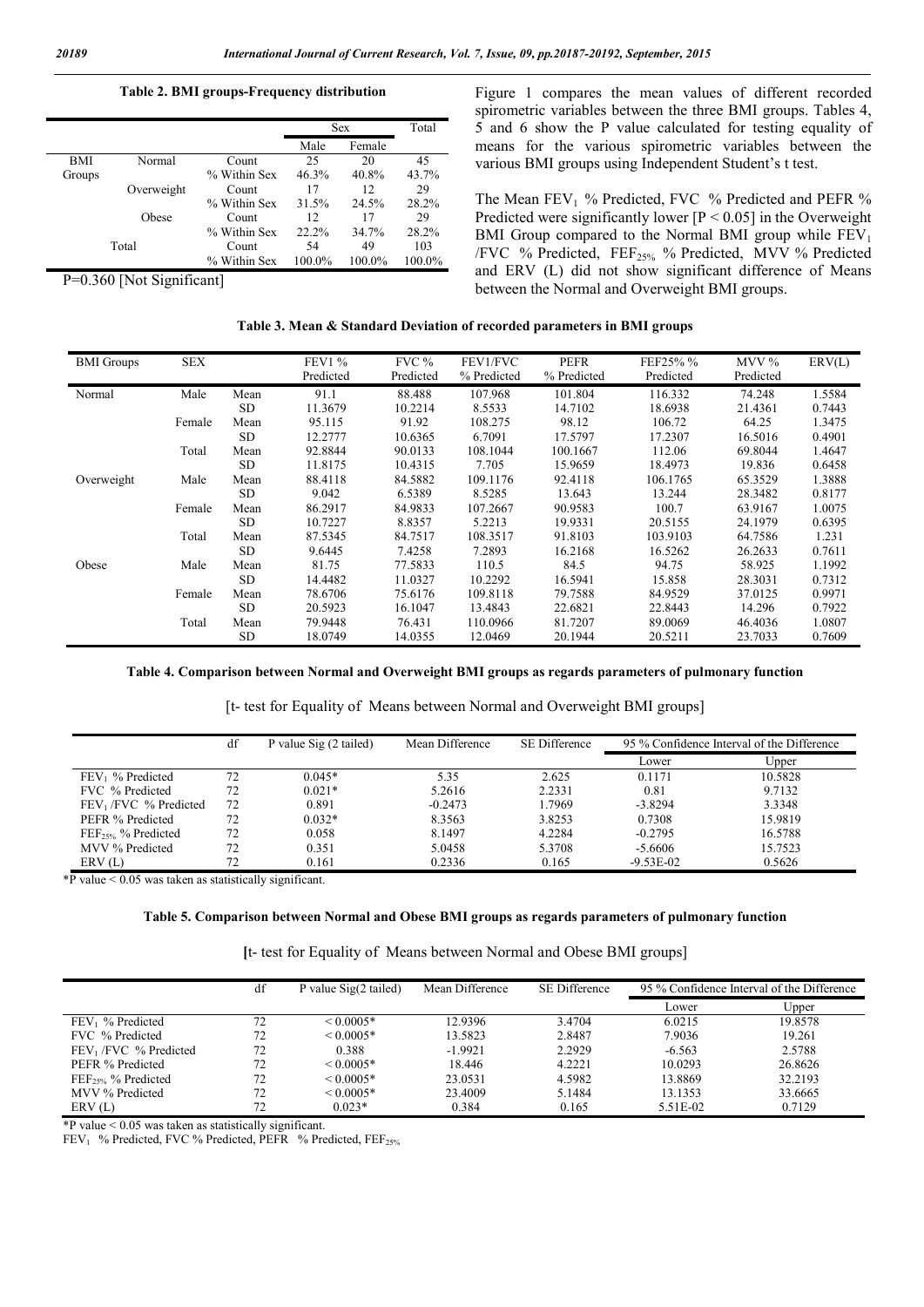## **Table 6. Comparison between Overweight and Obese BMI groups as regards parameters of pulmonary function**

|                                   | Df | P value Sig (2 tailed) | Mean Difference | <b>SE Difference</b> | 95 % Confidence Interval of the Difference |         |
|-----------------------------------|----|------------------------|-----------------|----------------------|--------------------------------------------|---------|
|                                   |    |                        |                 |                      | Lower                                      | Upper   |
| FEV <sub>1</sub> % Predicted      | 56 | 0.051                  | 7.5897          | 3.8044               | $-3.14E - 02$                              | 15.2107 |
| FVC % Predicted                   | 56 | $0.007*$               | 8.3207          | 2.9486               | 2.4139                                     | 14.2275 |
| FEV <sub>1</sub> /FVC % Predicted | 56 | 0.507                  | $-1.7448$       | 2.6147               | $-6.9827$                                  | 3.493   |
| PEFR % Predicted                  | 56 | $0.04*$                | 10.0897         | 4.8095               | 0.4551                                     | 19.7242 |
| FEF <sub>25%</sub> % Predicted    | 56 | $0.004*$               | 14.9034         | 4.8927               | 5.1021                                     | 24.7048 |
| MVV % Predicted                   | 56 | $0.008*$               | 18.355          | 6.6341               | 5.06                                       | 31.6501 |
| ERV(L)                            | 56 | 0.455                  | 0.1503          | 0.1998               | $-0.2500$                                  | 0.5507  |

**[**t- test for Equality of Means between Overweight and Obese BMI groups]

\*P value < 0.05 was taken as statistically significant.



|  | Figure 1. Comparison between various BMI groups as regards parameters of pulmonary function |  |  |  |
|--|---------------------------------------------------------------------------------------------|--|--|--|
|  |                                                                                             |  |  |  |

| Table 7. Correlation between BMI and the parameters of pulmonary function |  |  |
|---------------------------------------------------------------------------|--|--|
|---------------------------------------------------------------------------|--|--|

|                        | BMI (Correlation-Whole group) |                | BMI(Correlation-Males) |               | BMI(Correlation-Females) |                |
|------------------------|-------------------------------|----------------|------------------------|---------------|--------------------------|----------------|
|                        | Pearson                       | P value -Sig.  | Pearson                | P value -Sig. | Pearson                  | P value -Sig.  |
|                        | Correlation                   | (2 Tailed)     | Correlation            | (2 Tailed)    | Correlation              | (2 Tailed)     |
| $FEV_1$ % Predicted    | $-0.393$                      | $< 0.0005*$    | $-0.256$               | 0.062         | $-0.486$                 | $\leq 0.0005*$ |
| FVC % Predicted        | $-0.488$                      | $\leq 0.0005*$ | $-0.343$               | $0.011*$      | $-0.592$                 | $\leq 0.0005*$ |
| $FEV1/FVC$ % Predicted | 0.108                         | 0.278          | 0.068                  | 0.626         | 0.15                     | 0.304          |
| PEFR % Predicted       | $-0.374$                      | $\leq 0.0005*$ | $-0.313$               | $0.021*$      | $-0.402$                 | $0.004*$       |
| $FEF25%$ % Predicted   | $-0.412$                      | $\leq 0.0005*$ | $-0.316$               | $0.02*$       | $-0.465$                 | $0.001*$       |
| MVV % Predicted        | $-0.331$                      | $0.001*$       | $-0.186$               | 0.179         | $-0.493$                 | $\leq 0.0005*$ |
| ERV(L)                 | $-0.227$                      | $0.021*$       | $-0.232$               | 0.091         | $-0.192$                 | 0.187          |

\*P value < 0.05 was taken as statistically significant.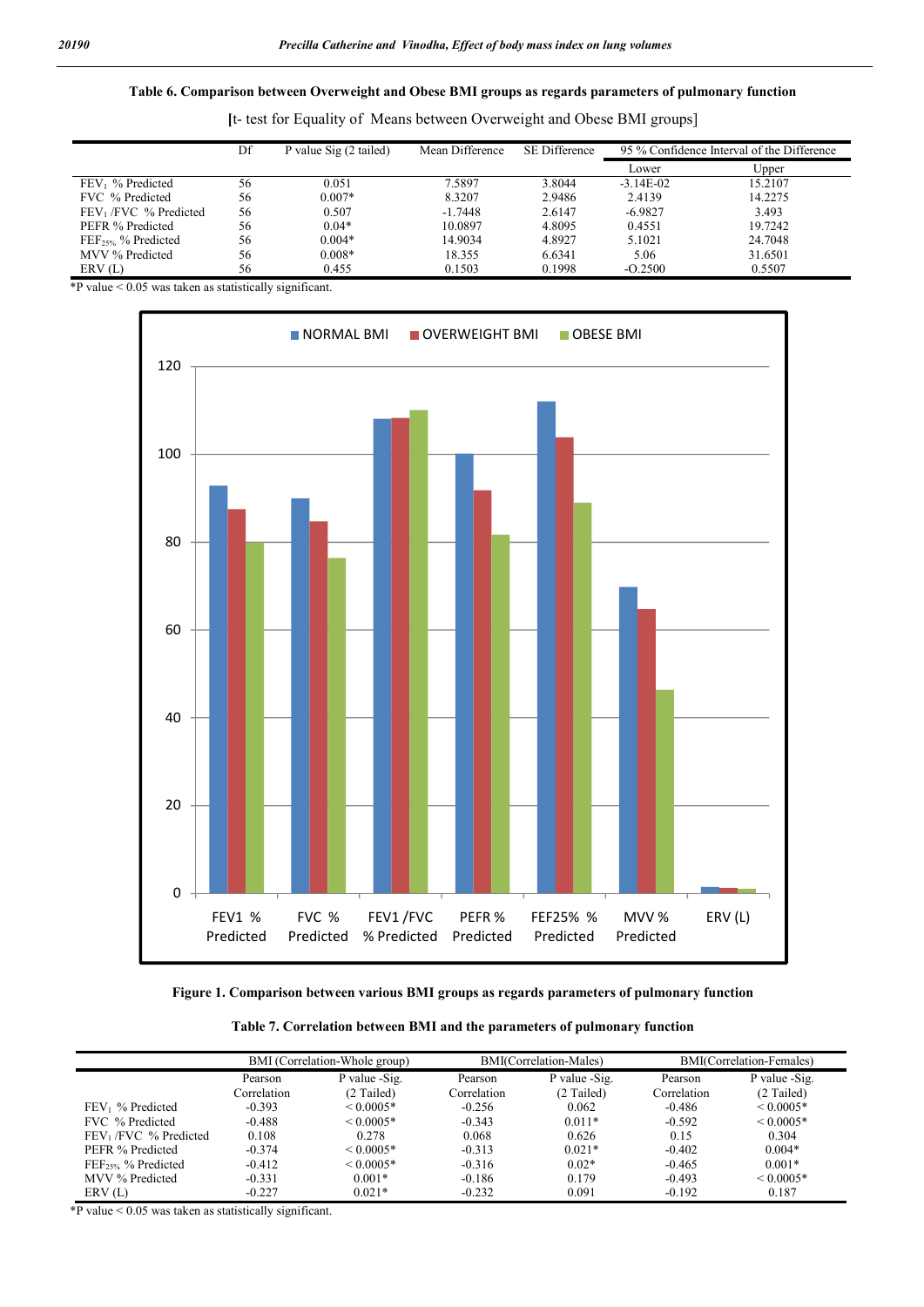% Predicted, MVV % Predicted and ERV (L) were significantly decreased in the Obese BMI group, when compared to the Normal BMI group  $[P$  value  $< 0.05]$ .

 $FEV<sub>1</sub> / FVC$  % Predicted was higher in the Obese BMI group compared to the Normal BMI group, but the difference was not statistically significant as seen in Table 6.

When the Overweight and Obese BMI groups were compared, FVC % Predicted, PEFR % Predicted, FEF<sub>25%</sub> % Predicted and MVV % Predicted were significantly lower in the Obese group [P value < 0.05]. The other parameters like  $FEV<sub>1</sub>$ %Predicted, FEV<sub>1</sub> /FVC % Predicted, ERV (L) did not show significant difference of means.

As shown in Table 7, when Correlation study was done ignoring gender difference, all recorded variables except  $FEV<sub>1</sub>/FVC$  % Predicted showed significant negative correlation with BMI  $[P \le 0.05]$ . FEV<sub>1</sub> /FVC % Predicted showed positive correlation but it was not significant. When the correlation tests were done separately in male and female subjects, the results were different. In males, FVC % Predicted, PEFR %Predicted, FEF<sub>25%</sub> % Predicted showed significant negative correlation with BMI, while in females, except  $FEV<sub>1</sub>$ /FVC % Predicted and ERV (L) all the other parameters showed significant negative correlation with BMI.

# **DISCUSSION**

The effect of obesity on pulmonary function varies considerably between individuals, ranging from trivial to profound impairment but generally increases in severity with the BMI. In the present study, Obese BMI group showed lower values of  $FEV<sub>1</sub>$  and  $FVC$  when compared to the Normal weight BMI group and the difference was statistically significant. Low  $FVC$  and  $FEV<sub>1</sub>$  indicate a restrictive type of defect. The results of our study agreed with that of Rubinstein *et al* (Rubinstein *et al.*, ?). They found significantly reduced FVC and FEV<sub>1</sub> in the obese group. Ross Lazarus and associates (Ross Lazarus *et al*., ?) showed that BMI is negatively associated with FVC in Normative Aging Study similar to our study results.

Even moderate amount of increase in BMI can cause changes in lung volumes. Hence in the present study, the lung function parameters of the Overweight BMI group were compared with that of the Normal Weight BMI group.  $FEV<sub>1</sub>$  and FVC were significantly lower in the overweight group. This is in comparison with the report of Anuradha R Joshi *et al.*  (Anuradha R Joshi *et al*., 2008) who measured lung function in overweight and normal weight student volunteers and found significant reduction of  $FEV_1$  in the overweight subjects compared to normal weight subjects.

This study showed significant negative correlation of BMI with FVC and  $FEV_1$  in females, but not in males. This may be explained by the fact that obesity aside, women have less respiratory muscle strength and therefore produce lower dynamic compression. The hyperventilation caused by the effect of progesterone on the bulbar respiratory neurons, airways and diaphragm may also explain these alterations. Mean  $FEV<sub>1</sub>/FVC$  Ratio was found to be higher in the

overweight and obese groups compared to the normal weight group. BMI showed positive correlation with  $FEV<sub>1</sub>/FVC$  Ratio but it was not significant. Similar to the present study, Anuradha R Joshi (Anuradha R Joshi *et al*., 2008) have found normal FEV<sub>1</sub>/ FVC Ratio in overweight individuals. Ross Lazarus l (Ross Lazarus *et al*., 1997) also found similar positive association of BMI with  $FEV<sub>1</sub>/FVC$  Ratio in all age groups in their Normative Aging Study. Heather M Oches (Heather M Oches *et al*., 2006) have also shown significant positive association between BMI and FEV1/ FVC Ratio which conforms to the present study results as regards  $FEV<sub>1</sub>/FVC$ Ratio.

Both overweight and obese BMI groups had lower PEFR compared to the normal weight group. The correlation between BMI and PEFR was statistically significant in both males and females.  $FEF<sub>25%</sub>$  showed significant negative correlation with BMI in both males and females. Obese BMI group showed significant reduction of MVV when compared to overweight and normal weight BMI groups. This significant difference was maintained even when the groups were analysed based on gender. ERV was significantly decreased in the Obese BMI group, when compared to the Normal weight BMI group when analysed without considering gender. ERV was found to decrease exponentially with increasing BMI, and the greatest effect were on subjects with BMI  $>30$  Kg/m<sup>2</sup>. Costa D and associates Costa *et al*., 2008) have found reduced ERV in obese female subjects.

#### **Conclusion**

The present study found significant negative association of BMI with the lung volumes. This effect was seen not only in obese subjects but also in overweight subjects. This strengthens the hypothesis of this study that BMI influence lung volumes. All the above changes were seen in clinically normal subjects without co-morbidities. It was also found that BMI influence pulmonary function to different extents in males and females. Hence the routine calculation of BMI will help the interpreting physician to take into account the effect of overall adiposity on Lung Volumes. Larger studies done in the population will help in modifying Prediction Equations of Pulmonary Function tests for males and females to prevent unwarranted costly investigations in clinically normal obese subjects. Also subjects can be motivated to achieve and maintain ideal body weight as the present study has proven that High BMI impairs lung function.

#### **Acknowledgement**

We thank the Dean Thanjavur Medical College for giving us full support during all stages of the study.

**Conflict of interest**- Nil

**Funding –** Nil

**Ethical clearance-** Obtained

### **REFERENCES**

Anuradha R Joshi *et al*. 2008. Correlation of Pulmonary function tests with body fat percentage in young